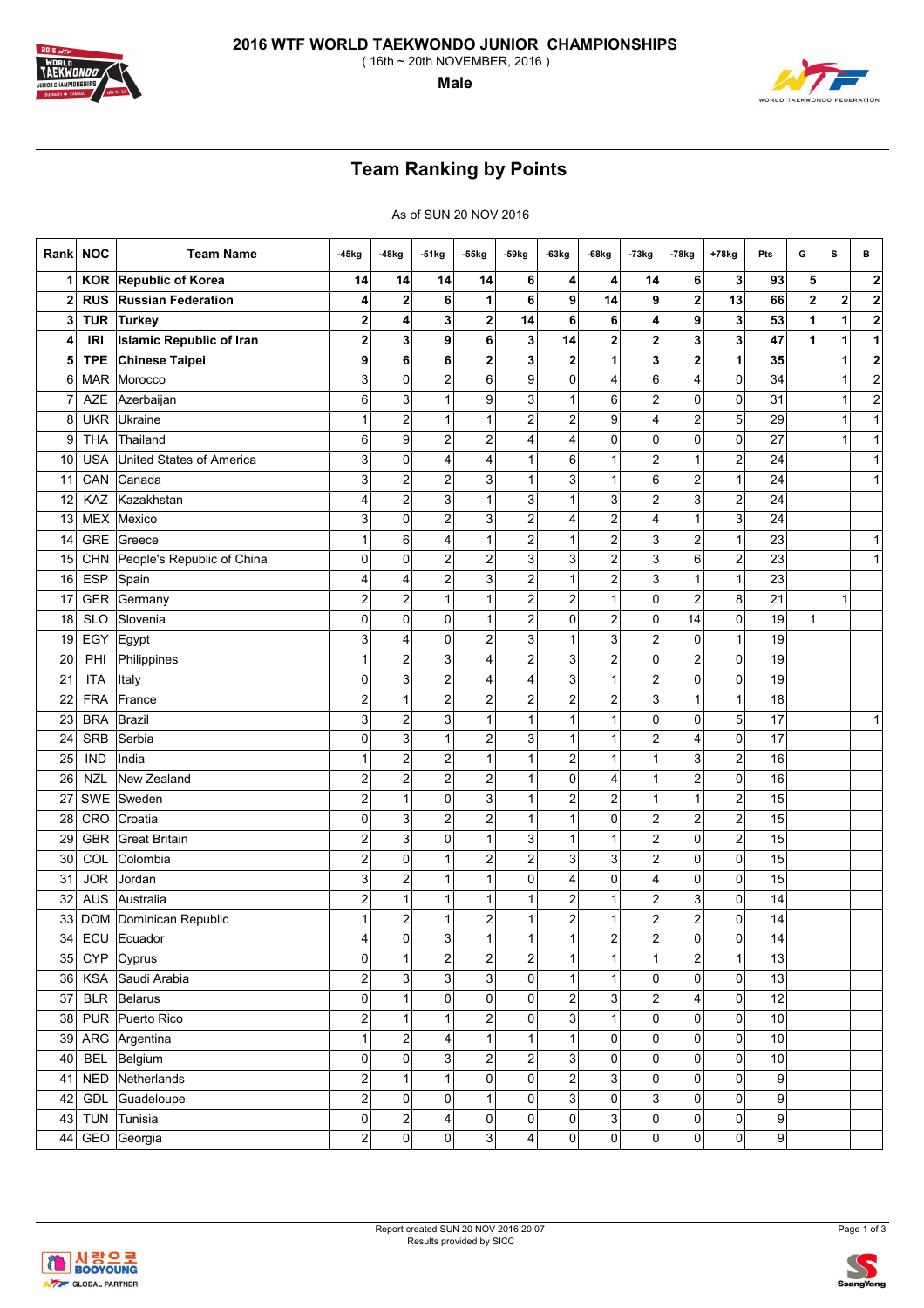

( 16th ~ 20th NOVEMBER, 2016 )

**Male**

## **Team Ranking by Points**

As of SUN 20 NOV 2016

| Rank | <b>NOC</b> | <b>Team Name</b>                             | -45kg          | -48kg                   | -51kg        | 55kg                    | -59kg            | $-63kg$        | $-68kg$                 | $-73kg$          | $-78kg$        | +78kg                   | Pts                     | G | s | в |
|------|------------|----------------------------------------------|----------------|-------------------------|--------------|-------------------------|------------------|----------------|-------------------------|------------------|----------------|-------------------------|-------------------------|---|---|---|
| 45   | LIB        | Lebanon                                      | 0              | 0                       | 0            | 0                       | 1                | 2              | 1                       | 2                | 2              | 0                       | 8                       |   |   |   |
| 46   | <b>JPN</b> | Japan                                        | 0              | $\overline{c}$          | $\mathbf{1}$ | 3                       | $\boldsymbol{2}$ | 0              | 0                       | 0                | 0              | 0                       | 8                       |   |   |   |
| 47   | <b>MDA</b> | Republic of Moldova                          | 0              | 0                       | 0            | 0                       | 4                | 0              | 0                       | 0                | 4              | 0                       | 8                       |   |   |   |
| 48   | <b>HKG</b> | Hong Kong, China                             | 3              | 0                       | 0            | 0                       | $\mathbf{1}$     | 1              | 2                       | 0                | 0              | 0                       | $\overline{7}$          |   |   |   |
| 49   | VIE        | Vietnam                                      | 0              | 0                       | 3            | 3                       | 0                | 1              | 0                       | 0                | 0              | 0                       | 7                       |   |   |   |
| 50   | MGL        | Mongolia                                     | 1              | 3                       | 0            | 1                       | 1                | 0              | 0                       | 0                | 0              | 0                       | 6                       |   |   |   |
| 51   | <b>MKD</b> | The Former Yugoslav Republic of<br>Macedonia | 0              | $\pmb{0}$               | 0            | 0                       | 1                | 0              | 0                       | 3                | 0              | $\overline{\mathbf{c}}$ | 6                       |   |   |   |
| 52   | <b>FPO</b> | French Polynesia                             | 0              | 0                       | 0            | 0                       | 0                | $\mathbf{1}$   | 2                       | 0                | 3              | 0                       | 6                       |   |   |   |
| 53   | <b>POL</b> | Poland                                       | 0              | $\mathbf 0$             | $\mathbf 0$  | 0                       | 0                | 0              | 0                       | 3                | 3              | 0                       | 6                       |   |   |   |
| 54   | CZE        | Czech Republic                               | 0              | $\mathbf 0$             | 0            | 0                       | 0                | 0              | 3                       | 0                | 3              | 0                       | 6                       |   |   |   |
| 55   | PER        | Peru                                         | 1              | 1                       | 0            | $\mathbf{1}$            | 0                | 1              | 1                       | 0                | 0              | 0                       | 5                       |   |   |   |
| 56   | <b>CRC</b> | Costa Rica                                   | 1              | 0                       | 0            | 1                       | 1                | 0              | 0                       | 0                | 2              | 0                       | 5                       |   |   |   |
| 57   | <b>ISL</b> | Iceland                                      | 2              | $\boldsymbol{2}$        | 0            | 0                       | 0                | 0              | 1                       | 0                | 0              | 0                       | 5                       |   |   |   |
| 58   | <b>SVK</b> | Slovakia                                     | 0              | $\mathbf 0$             | 0            | $\overline{c}$          | $\overline{2}$   | $\mathbf{1}$   | 0                       | 0                | 0              | 0                       | 5                       |   |   |   |
| 59   | <b>BIH</b> | Bosnia and Herzegovina                       | 0              | 0                       | 0            | 4                       | 0                | 0              | 0                       | 0                | 0              | 1                       | 5                       |   |   |   |
| 60   | <b>MRN</b> | Martinique                                   | 0              | $\pmb{0}$               | 0            | 0                       | 0                | 0              | 3                       | $\boldsymbol{2}$ | 0              | 0                       | 5                       |   |   |   |
| 61   | <b>UAE</b> | United Arab Emirates                         | 0              | 0                       | $\mathbf{1}$ | 1                       | $\boldsymbol{2}$ | 0              | 0                       | 0                | 0              | 0                       | 4                       |   |   |   |
| 62   | <b>BRN</b> | Bahrain                                      | 1              | $\overline{1}$          | 0            | $\mathbf{1}$            | $\mathbf{1}$     | 0              | 0                       | 0                | 0              | 0                       | 4                       |   |   |   |
| 63   | <b>NEP</b> | Nepal                                        | 0              | $\overline{\mathbf{c}}$ | $\mathbf{1}$ | 0                       | 0                | 0              | 1                       | 0                | 0              | 0                       | 4                       |   |   |   |
| 64   | CHI        | Chile                                        | 0              | 0                       | 2            | 1                       | 1                | 0              | 0                       | 0                | 0              | 0                       | 4                       |   |   |   |
| 65   | <b>ISR</b> | Israel                                       | $\overline{c}$ | $\overline{1}$          | 0            | $\mathbf{1}$            | 0                | 0              | 0                       | 0                | 0              | 0                       | 4                       |   |   |   |
| 66   | <b>NOR</b> | Norway                                       | 0              | 0                       | $\mathbf{1}$ | 0                       | 0                | 0              | 0                       | 0                | 3              | 0                       | 4                       |   |   |   |
| 67   | <b>TTO</b> | <b>Trinidad and Tobago</b>                   | 0              | $\mathbf 0$             | 0            | 0                       | $\overline{c}$   | 0              | $\overline{c}$          | 0                | 0              | 0                       | 4                       |   |   |   |
| 68   | <b>HUN</b> | Hungary                                      | 0              | 0                       | 0            | 0                       | $\overline{2}$   | 2              | 0                       | 0                | 0              | 0                       | 4                       |   |   |   |
| 69   | <b>AUT</b> | Austria                                      | 0              | $\mathbf 0$             | 0            | 0                       | 0                | 0              | 4                       | 0                | 0              | 0                       | 4                       |   |   |   |
| 70   | PLE        | Palestine                                    | 0              | 4                       | 0            | 0                       | 0                | 0              | 0                       | 0                | 0              | 0                       | 4                       |   |   |   |
| 71   | <b>NCA</b> | Nicaragua                                    | 1              | 0                       | 0            | 0                       | 0                | 1              | 1                       | 0                | 0              | 0                       | 3                       |   |   |   |
| 72   | <b>BOT</b> | Botswana                                     | 0              | $\mathbf 0$             | $\mathbf{1}$ | $\mathbf{1}$            | 0                | $\mathbf{1}$   | 0                       | 0                | 0              | 0                       | 3                       |   |   |   |
| 73   | <b>PAN</b> | Panama                                       | 0              | 0                       | 0            | 1                       | 0                | 0              | 2                       | 0                | 0              | 0                       | 3                       |   |   |   |
| 74   | <b>BUL</b> | Bulgaria                                     | 0              | $\pmb{0}$               | 0            | $\overline{\mathbf{c}}$ | 0                | 0              | 1                       | 0                | 0              | 0                       | 3                       |   |   |   |
| 75   | LTU        | Lithuania                                    | 0              | 0                       | 0            | 0                       | 1                | $\overline{2}$ | 0                       | 0                | 0              | 0                       | 3                       |   |   |   |
| 76   | <b>AND</b> | Andorra                                      | 0              | 0                       | 2            | 0                       | 1                | 0              | 0                       | 0                | 0              | 0                       | 3                       |   |   |   |
| 77   | ARU        | Aruba                                        | 0              | 0                       | 0            | 0                       | 1                | $\mathbf{1}$   | 0                       | 0                | 0              | 0                       | $\overline{c}$          |   |   |   |
|      |            | 78 RWA Rwanda                                | $\sigma$       | $\mathbf{0}$            | 1            | 0                       | υl               | 1              | 0                       | 0                | $\sigma$       | $\cup$                  | $\mathbf{z}$            |   |   |   |
| 79   | <b>IRL</b> | Ireland                                      | $\overline{0}$ | $\mathsf{O}\xspace$     | $\pmb{0}$    | $\overline{1}$          | $\mathbf{1}$     | 0              | $\overline{\textbf{0}}$ | $\pmb{0}$        | $\pmb{0}$      | $\mathbf 0$             | $\mathbf 2$             |   |   |   |
| 80   | ALB        | Albania                                      | $\overline{0}$ | $\pmb{0}$               | 0            | $\mathsf 0$             | 0                | 0              | $\overline{\mathbf{c}}$ | 0                | $\overline{0}$ | 0                       | $\boldsymbol{2}$        |   |   |   |
| 81   |            | POR Portugal                                 | $\mathbf{0}$   | $\pmb{0}$               | $\pmb{0}$    | $\pmb{0}$               | 0                | 0              | $\pmb{0}$               | $\mathbf 0$      | $\overline{2}$ | $\pmb{0}$               | $\boldsymbol{2}$        |   |   |   |
| 82   | <b>BOL</b> | Bolivia                                      | 0              | $\pmb{0}$               | 0            | 0                       | 0                | 0              | $\overline{c}$          | 0                | $\overline{0}$ | 0                       | $\boldsymbol{2}$        |   |   |   |
| 83   | <b>FIN</b> | Finland                                      | $\mathbf{0}$   | $\mathbf 0$             | 0            | $\mathsf 0$             | 0                | $\overline{c}$ | $\mathsf 0$             | $\mathbf 0$      | $\overline{0}$ | 0                       | 2                       |   |   |   |
| 83   | SUI        | Switzerland                                  | 0              | $\pmb{0}$               | 0            | 0                       | 0                | $\overline{c}$ | $\pmb{0}$               | $\mathbf 0$      | $\overline{0}$ | 0                       | $\overline{\mathbf{c}}$ |   |   |   |
| 85   | LES        | Lesotho                                      | $\overline{0}$ | $\mathbf 0$             | 0            | $\pmb{0}$               | 0                | $\mathbf 0$    | 1                       | $\mathbf 0$      | $\overline{0}$ | 0                       | 1                       |   |   |   |
| 86   | <b>GUA</b> | Guatemala                                    | $\overline{0}$ | $\mathbf 0$             | $\pmb{0}$    | 0                       | $\mathbf{1}$     | $\pmb{0}$      | $\pmb{0}$               | $\mathbf 0$      | $\overline{0}$ | 0                       | 1                       |   |   |   |
| 86   | HAI        | Haiti                                        | 0              | $\pmb{0}$               | 0            | 0                       | $\mathbf{1}$     | 0              | $\pmb{0}$               | 0                | $\overline{0}$ | 0                       | 1                       |   |   |   |
| 86   | LAT        | Latvia                                       | $\overline{0}$ | $\pmb{0}$               | $\pmb{0}$    | 0                       | $\mathbf{1}$     | 0              | 0                       | $\pmb{0}$        | $\overline{0}$ | $\boldsymbol{0}$        | $\mathbf{1}$            |   |   |   |